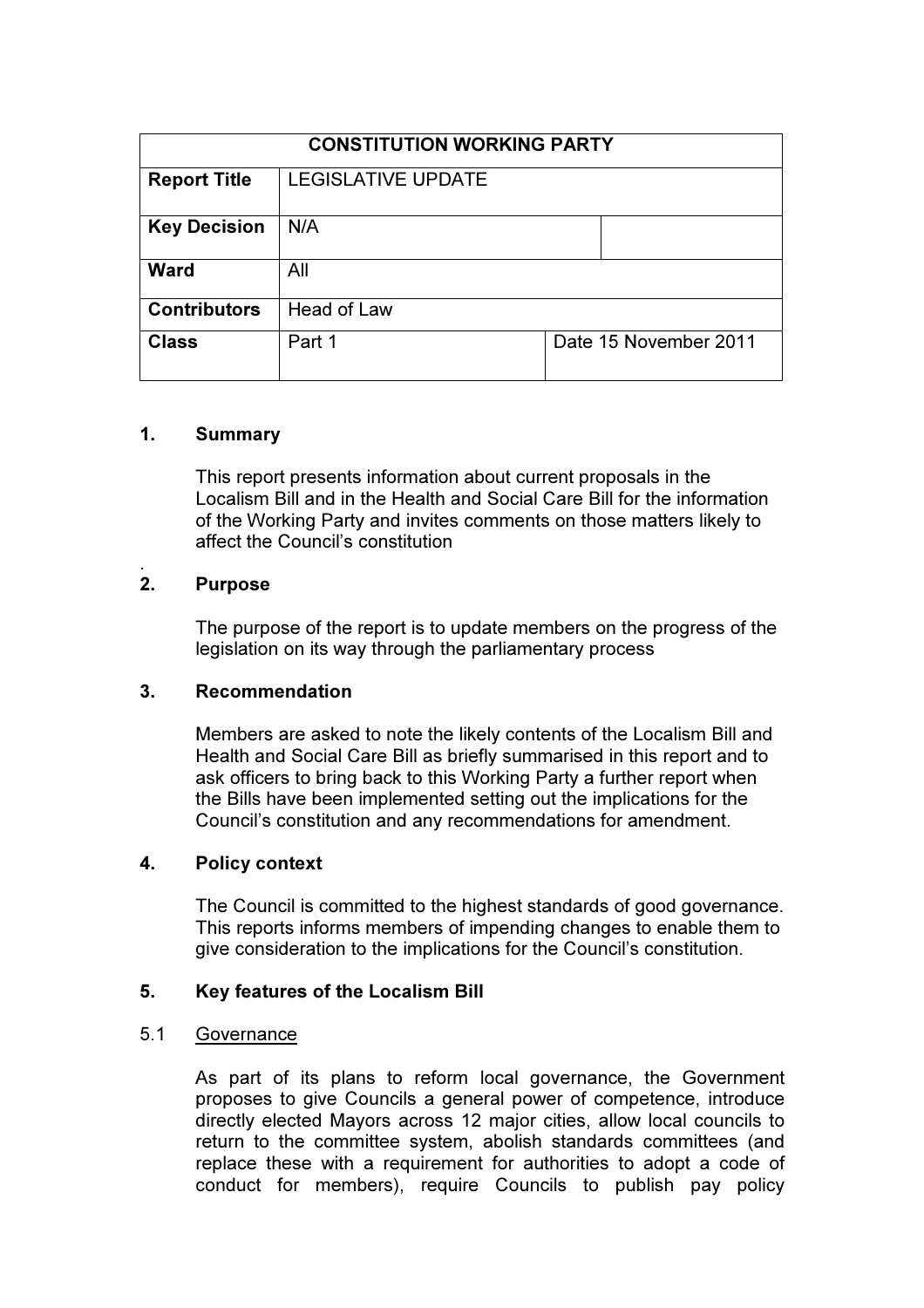statements and give councillors greater say in chief officer pay awards. In addition, the Bill proposes to give the Secretary of State wide ranging powers including to remove barriers that might prevent councils from exercising the general power of competence and other powers to change local governance arrangements.

# 5.2 Community empowerment

Under the Government's proposals, community & voluntary groups will have the opportunity to express an interest in providing public services and to bid for assets of community value. Amongst the various new clauses that have been added to the Bill during the parliamentary debates, the Secretary of State will have the power to provide advice and assistance with regard to the rights to challenge and the right to bid.

# 5.3 Housing

The Government proposes to allow local authorities to introduce flexible (fixed term) tenancies instead of the existing lifetime offer for social housing tenants. Other proposals include allowing the homelessness duty to be discharged in the private rented sector without the tenant's consent. There will be wide ranging powers to the Secretary of State to exclude certain persons from consideration on social housing waiting lists. Local authorities are to be able to determine which groups should receive priority in the allocation of social housing. The HRA subsidy system is to be abolished and self financing introduced, with a borrowing cap for housing capital

# 5.4 Planning

The Government's proposals include devolving power to local residents to establish neighbourhood forums, develop neighbourhood plans and make planning decisions through neighbourhood development orders. Proposals in the Bill also allow for a duty to co-operate (replacing regional development strategies) which will require councils and other bodies to work together to deliver sustainable development. Other proposals will give local areas greater flexibility in the use of the community infrastructure levy.

# 5.5 Referenda

The Bill contains a number of proposals for referenda, including in relation to neighbourhood planning and Council Tax rises above a limit set by the Secretary of State

# 6. Key developments including amendments proposed in the Lords and apparently to be accepted by the Government include the following:-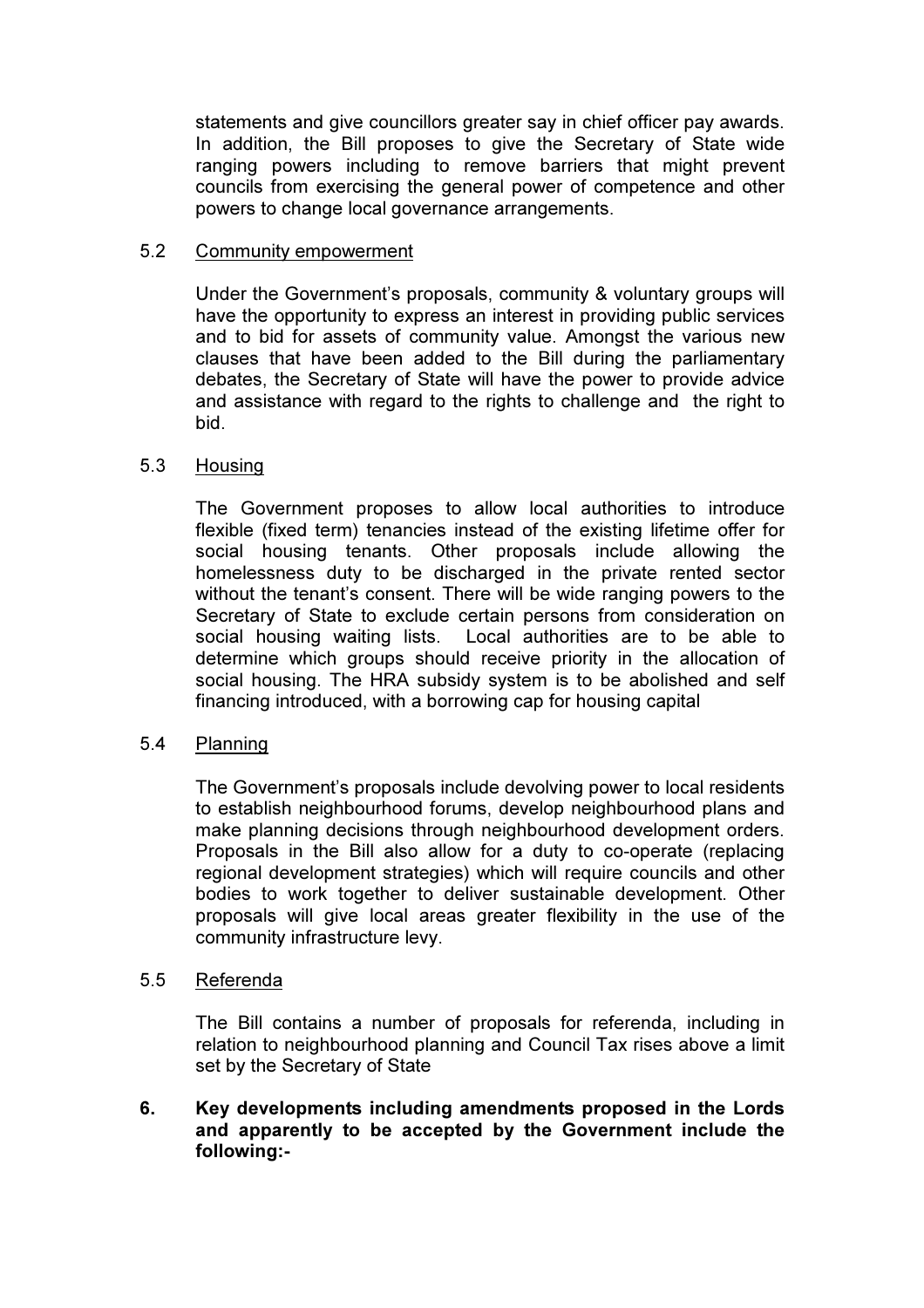# Part 1 Competence and Governance

- 6.1 Pay accountability the requirement to produce a pay policy no longer is to relate only to Chief Officers. Instead the pay policy must also contain details of the remuneration of the lowest paid employees and the relationship between that and Chief Officer pay. The definition of remuneration is widely defined. The policy is to be in place by 31.3.12
- 6.2 Mayor being the most senior officer. This and proposals for the Mayor to make various management proposals has disappeared from the Bill.
- 6.3 12 cities The Secretary of State is to have power only to require a referendum, not to impose shadow mayors pending that referendum
- 6.4 Standards regime Since the July version of the Bill was published it appears that the Government may accept an amendment that the regime may not be totally abolished, with some elements (e.g. minimum requirements for a Code of Conduct) will be retained. DCLG confirm a government supported amendment is to be published shortly

# Part 4 Community empowerment

- 6.5 Local referenda Chapter 1 of this part of the Bill initially provided for local referenda on "local issues" either of the Council's own accord or in response to a petition. The July version of the Bill amended the proposals to allow for exemptions largely on the grounds of cost. (if the referendum would cost more than 5% of the Council Tax requirement). It also proposed referenda on London wide issues. However, in response to lobbying it appears that the Government are likely to accept a Lords amendment proposed since 20/7 edition of the Bill, to remove all provisions relating to local referenda on local issues. Other provisions for referenda, on neighbourhood planning, Council Tax, governance issues remain.
- 6.6 Community right to challenge -No significant changes. Government have published the outcome of consultation about how this might work in practice, but not its response yet
- 6.7 Assets of community value No significant changes but the proposals have been fleshed out in consultation documents, the responses to which have been published but not yet the Government's response. Some small amendments relating to procedure. The later version of the Bill requires local authorities to co-operate in relation to this function.

# Part 5 – Planning

6.8 Business areas – there is provision in the newer version of the Bill for neighbourhood areas to be designated also as business area, if they meet criteria.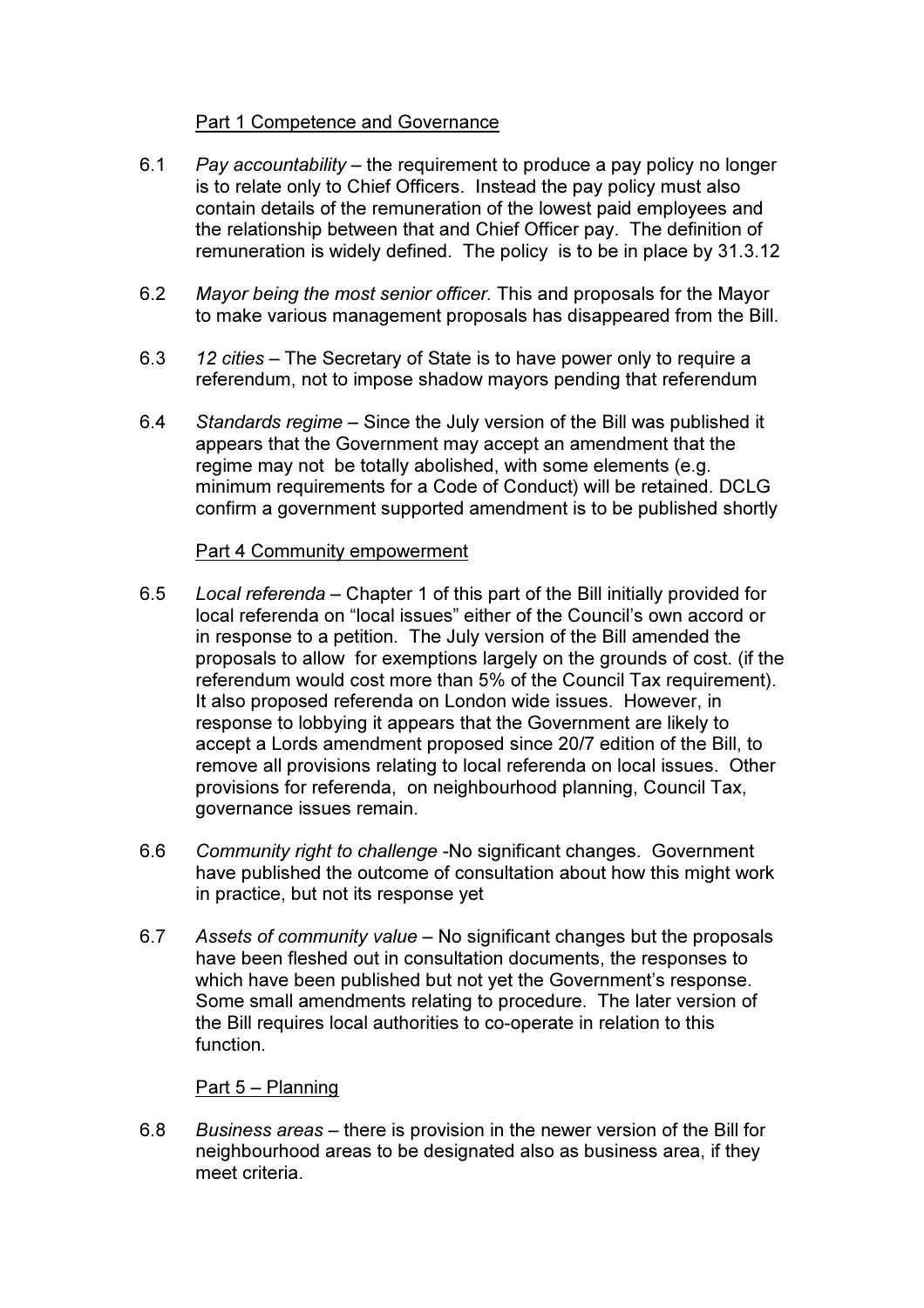- 6.9 The planning neighbourhood framework has been published for consultation
- 6.10 Draft regulations were published on  $13<sup>th</sup>$  October for consultation on the implementation of neighbourhood planning and the community right to build
- 6.11 CIL use consultation paper published

# 7. Implementation of the Localism Bill

Because of the size and scope of the Bill it is likely to be brought into effect at different times about which there is no certainty. DCLG indicate that the implementation timetable is to be published very shortly after Royal Assent. The Government has said that they intend implementation to be from the start of the new financial year. Further more definitive report(s) will be available for members when the Bill becomes law. There will clearly need to be constitutional and process changes to give effect to the new legislation, and there are a number of officer groups working on this at present. ACSES are producing a model constitution and a model code of conduct which the Council may choose to use (modified to fit local circumstances if necessary) as a starting point for its own amendments. They are likely to be available shortly after Royal Assent.

# 8. Health & Social Care Bill

# 8.1 Key features of the Health and Social Care Bill

The main components of the Health and Social Care Bill are measures to

- Increase diversity of supply, promote competition and increase choice for patients by establishing Monitor as an economic regulator to oversee access and competition, by extending choice of provider to a wider range of services and by allowing providers from all sectors to compete on an equal footing;
- Extend choice into other areas of care, including community services, mental health and diagnostics, with the aim of implementing choice for most NHS-funded services by 2013/14. Patients will be able to register with any GP practice, regardless of where they live;
- Establish an independent NHS Commissioning Board to operationally manage the NHS, allocate resources, provide commissioning guidance and commission Primary Care Services and those services that are more appropriately commissioned at a national level. The intention is that the establishment of the NHS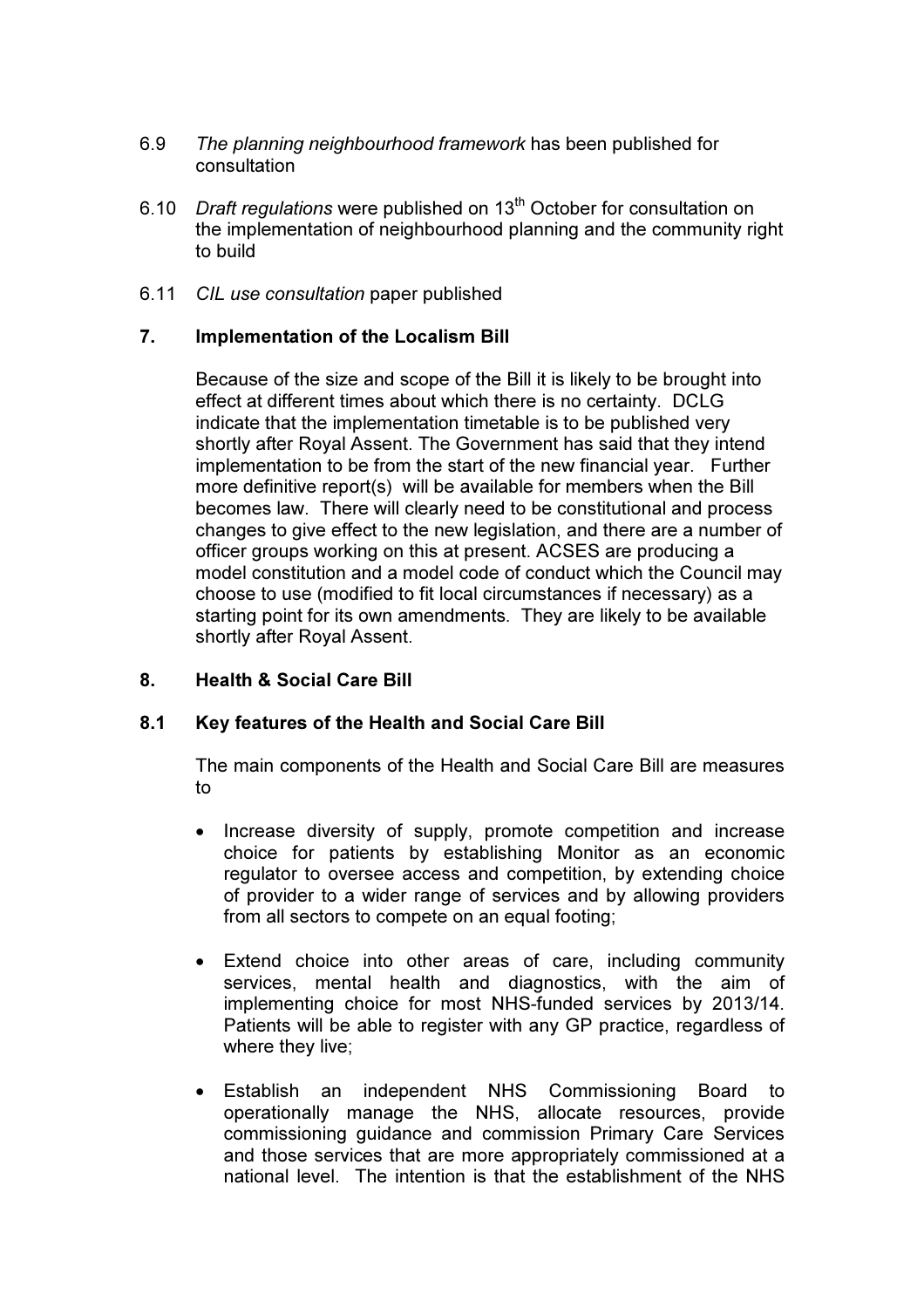Commissioning Board will place operational management of the NHS at arm's length from ministers;

- Allow GPs to commission services on behalf of their patients by establishing GP consortia to take on local health commissioning functions in April 2013, at which point PCTs will be abolished;
- Give local authorities responsibility for Public Health, and for creating Health and Wellbeing Boards. Health and Wellbeing Boards will be responsible for producing Joint Strategic Needs Assessments and developing a joint Health and Wellbeing Strategy for the local area;
- Impose a duty on the NHS Commissioning Board and Health and Wellbeing Boards to promote integration and by making provisions to enable the Board or consortia to establish pooled funds;
- Strengthen the role of the Care Quality Commission and establish a national patient voice organisation, HealthWatch England, and local HealthWatch organisations;
- Grant services more autonomy. All NHS providers must become Foundation Trusts by April 2014 and lift the cap on wht foundation Trusts can borrow from commercial organisations
- Cut the number of health bodies to help meet the Government's commitment to reduce NHS administration costs by a third, including abolishing Primary Care Trusts and Strategic Health Authorities.

# 9. Likely implications of the Health and Social Care Bill for the Council

9.1 At a local level, the Bill, if enacted as drafted currently, will impose specific duties and responsibilities in respect of Health and Wellbeing Boards, Commissioning Consortia, Local Healthwatch and Overview and Scrutiny arrangements.

# 10. Health and Wellbeing Boards

10.1 Once passed, the Bill will require local authorities to establish a Health and Wellbeing Board. The Bill specifies its membership (at least one councillor of the local authority, the director of adult social services, the director of children's services, the director of public health, a representative of the Local Healthwatch organisation, a representative of each relevant commissioning consortium and such other persons as the local authority thinks appropriate).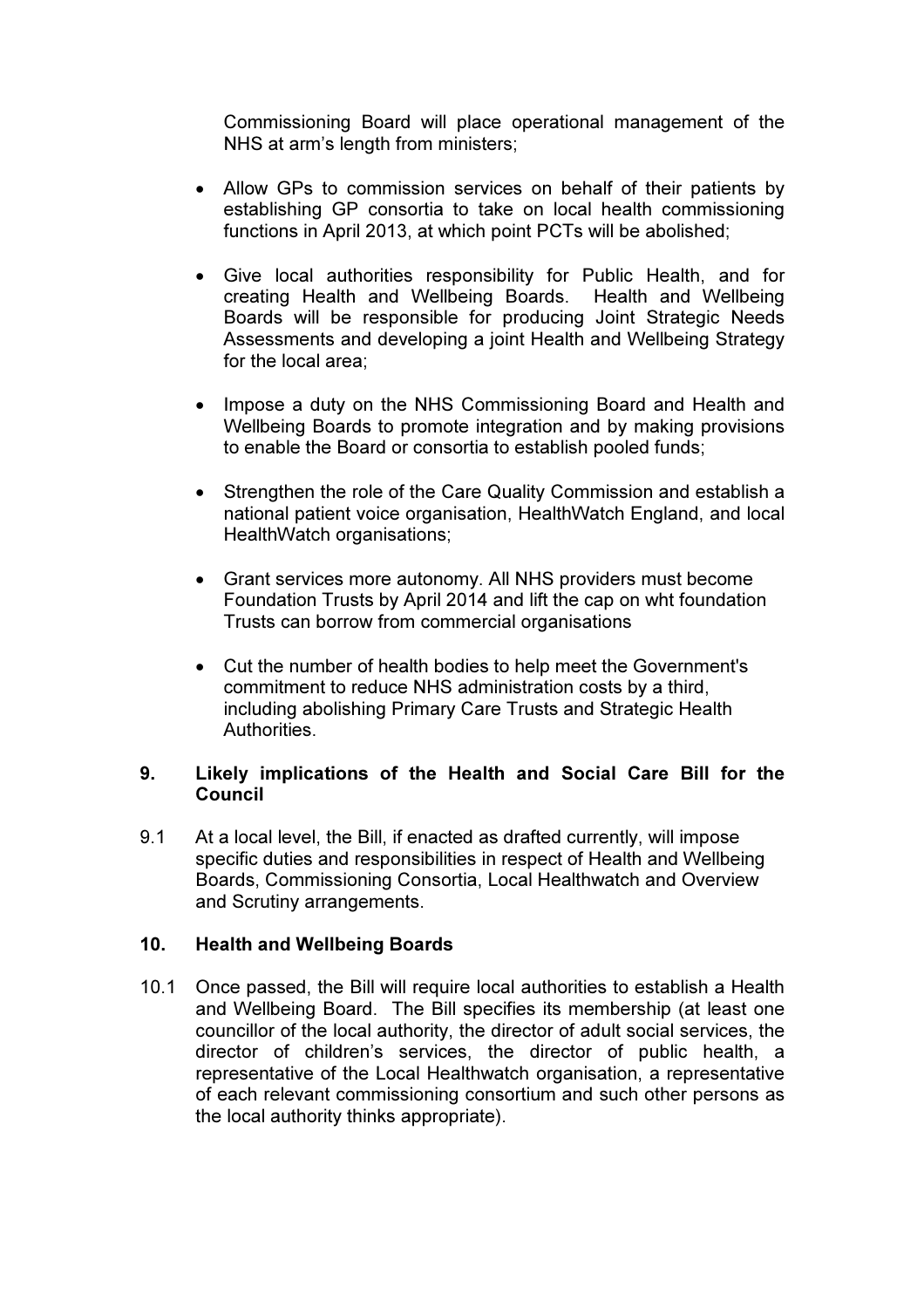- 10.2 The Bill if enacted, will require the responsible local authority and its partner commissioning consortia, through the Health and Wellbeing Board, to:
	- Prepare an assessment of relevant needs;
	- Prepare and publish a strategy for meeting the needs identified in the joint strategic needs assessment; and
	- Have regard to the assessment of need and the joint health and wellbeing strategy in the exercise of their relevant functions
- 10.3 A Health and Wellbeing Board must, for the purpose of advancing the health and wellbeing of the people in its area, encourage persons who arrange for the provision of any health or social care services in that area to work in an integrated manner.
- 10.4 Where an issue relates to services commissioned by the NHS Commissioning Board, Health and Wellbeing Boards will request, and the NHS Commissioning Board will appoint, a representative to join the board to discuss this issue.
- 10.5 Two or more health and wellbeing boards may make arrangements for any of their functions to be exercisable jointly, by a joint sub-committee of the boards, and for this sub-committee to advise them on any matter related to the exercise of their functions.

# 11. Commissioning Consortia

- 11.1 The Bill specifies that each commissioning consortium must prepare a plan setting out how it proposes to exercise its functions. In preparing the plan, the commissioning consortium must consult the relevant Health and Wellbeing Board about its views on whether the plan takes proper account of the most recent joint health and wellbeing strategy published by the Health and Wellbeing Board.
- 11.2 Commissioning consortia will be required to involve patients in the planning of the commissioning arrangements and in the development of commissioning proposals that might result in major changes in the way that services are delivered or the range of services available.
- 11.3 A commissioning consortium will be required to prepare an annual report which shows how it has discharged its functions in the previous financial year.
- 11.4 Following much public pressure, the government agreed to institute a period when it would conduct a "Listening Exercise" and as a result, amendments to the Bill were published which strengthen the links between Health and Wellbeing Boards and the Commissioning Consortia, and each consortium will have a duty to involve the Board in preparation of its plans, and to consult the Board in preparing its strategy.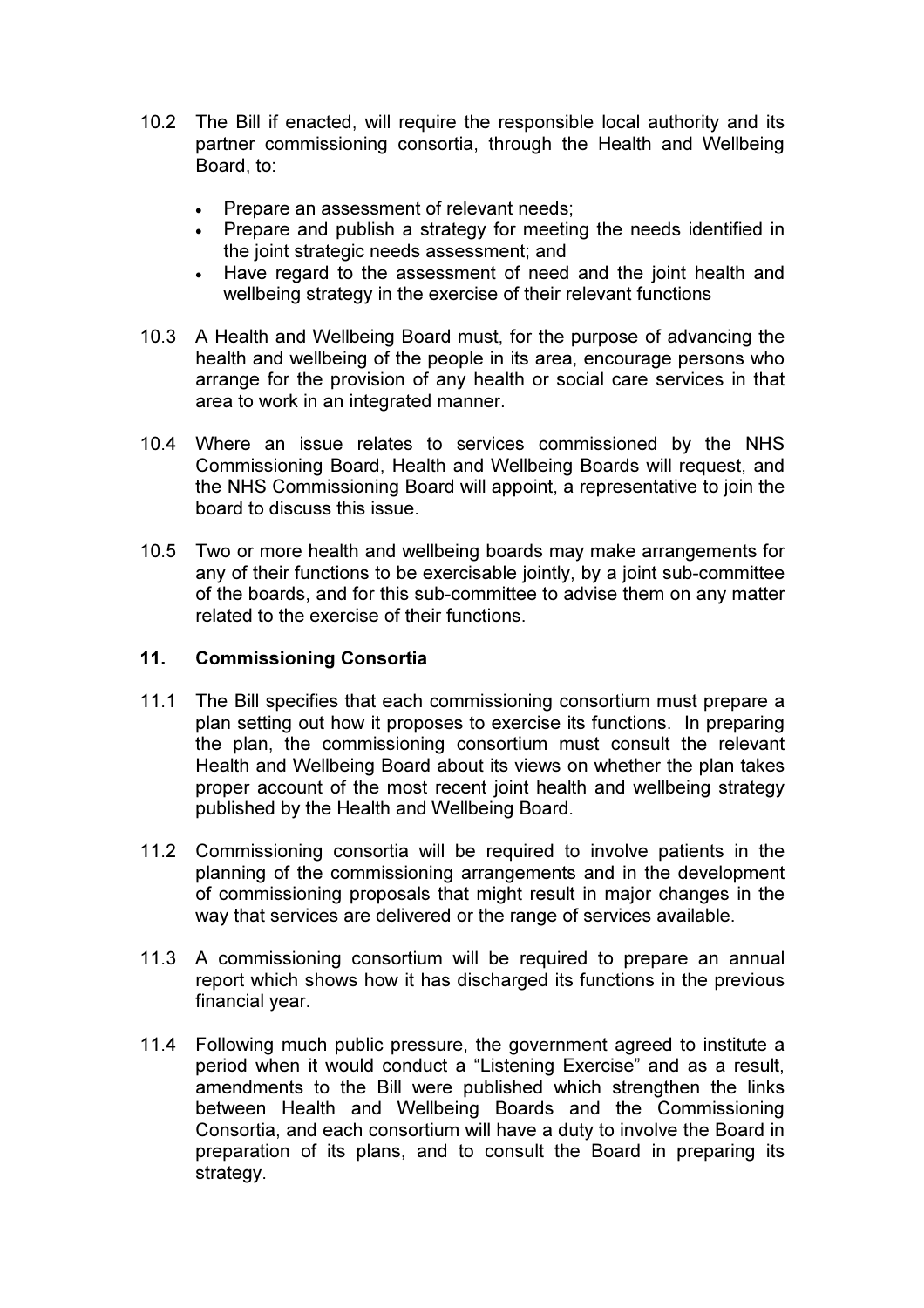# 12. Local HealthWatch and advocacy

 The Bill establishes the existence of Local HealthWatch organisations in place of Local Involvement Networks (LINks). Local authorities will have a duty to commission the support for Local HealthWatch organisations as well as a duty to make such arrangements as it considers appropriate for the provision of independent advocacy services.

# 13. Overview and Scrutiny

- 13.1 Once enacted, the Bill will amend section 244 of the NHS Act 2006. Section 244 of the NHS Act (and regulations under it) currently give the power to overview and scrutiny committees to scrutinise and make recommendations and reports on health matters, as well as to be formally consulted on significant changes in health provision, with a power to refer to the Secretary of State in certain circumstances. If the Bill is enacted, those powers will apply to the local authority, rather than specifically to an overview and scrutiny committee. It will be for the local authority to decide how it wishes to discharge those duties.
- 13.2 In addition, the powers of overview and scrutiny have been extended to cover GP consortia and other NHS funded services. Further in setting up its HWB, the Council must give consideration to its arrangements for scrutinising its work.

# 14. Lewisham's preparations in relation to Health and Wellbeing Board

- 14.1 Lewisham Council has always enjoyed strong partnership arrangements with health colleagues. Both the Adult Strategic Partnership Board and the Children and Young People's Strategic Partnership Board brought together different organisations to help improve local health and wellbeing. Similarly, the Healthier Communities Select Committee and the Children and Young People's Select Committee have a history of effectively challenging, scrutinising and driving activity across local health and social care agencies.
- 14.2 Under the auspices of the LSP, a shadow health and wellbeing board was established to make preparation for the impending changes,. This accords with Government Guidance to convene a shadow board. It is currently working on a model for the established Health and Wellbeing Board once the legislation is in place.
- 14.3 Meetings of the Shadow Health and Wellbeing Board are public. The schedule of meetings has yet to be formalised. Once it has been agreed by the Board, it will be publicised on the Lewisham Strategic Partnership website.